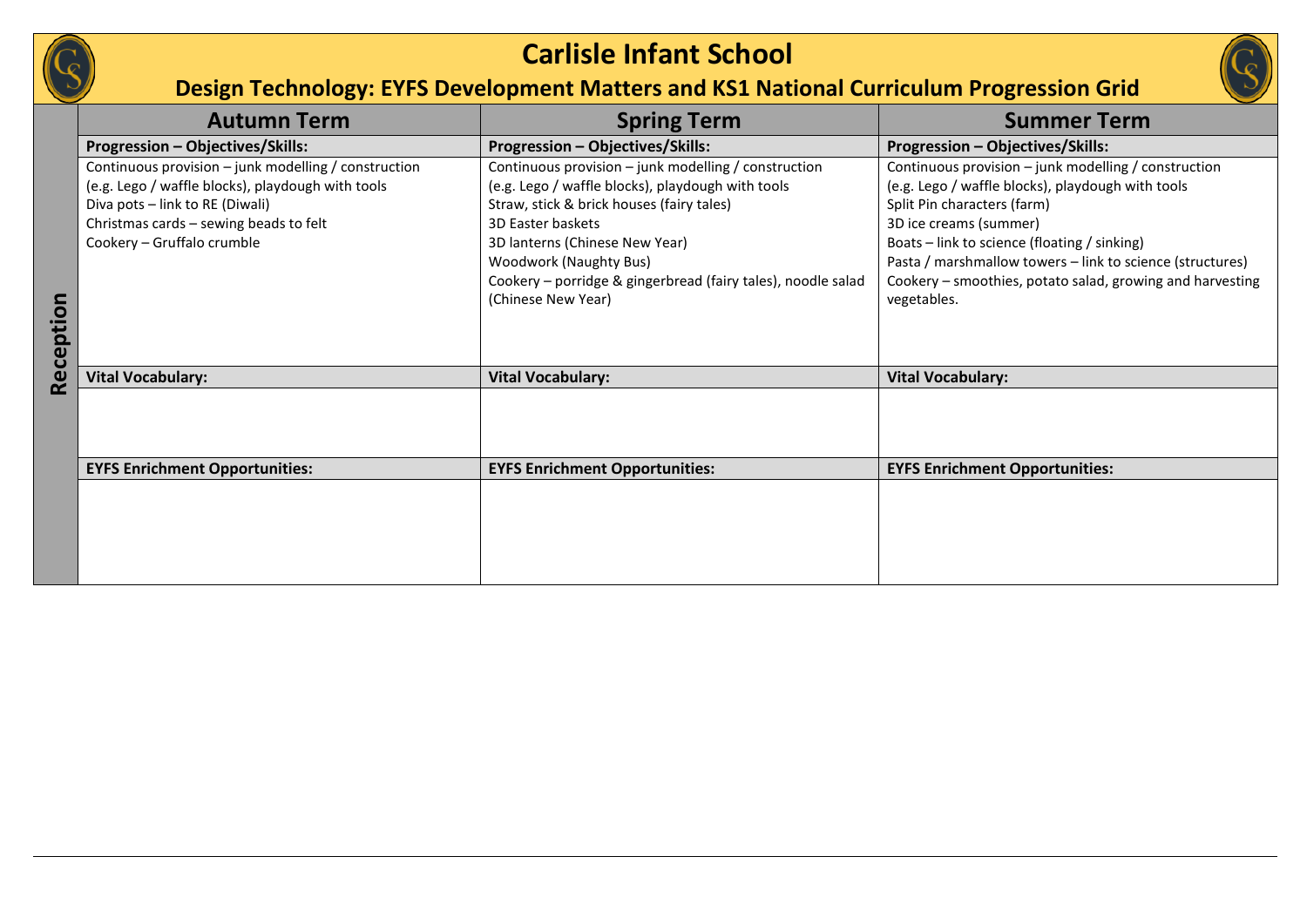|                       | <b>Research</b>                                                               | <b>Design</b>                                                          |                                                                                         | <b>Make</b>                         |                                                                                                       | <b>Evaluate</b>       |
|-----------------------|-------------------------------------------------------------------------------|------------------------------------------------------------------------|-----------------------------------------------------------------------------------------|-------------------------------------|-------------------------------------------------------------------------------------------------------|-----------------------|
|                       | R1: Use knowledge of existing products                                        |                                                                        | D1: State what they are designing, who it is being designed                             | $\bullet$                           | M1: Follow procedures for safety and                                                                  | E1: Make simple       |
|                       | and their own experiences to help                                             | for & what its function / purpose will be.                             |                                                                                         | hygiene                             |                                                                                                       | judgements about      |
|                       | generate ideas                                                                | D2: State how their products will work<br>$\bullet$                    |                                                                                         | M2: Use a range of materials and    |                                                                                                       | their products and    |
|                       | R2: Know that food comes from plants                                          | D3: Plan, by suggesting what to do next<br>$\bullet$                   |                                                                                         |                                     | components, including food                                                                            | ideas                 |
| <b>Skills</b>         | or animals, and is farmed, grown or                                           | D4: Select from a range of tools and equipment, explaining             |                                                                                         | ingredients, construction materials |                                                                                                       | E2: Suggest how their |
|                       | caught.                                                                       | their choices                                                          |                                                                                         | and textiles.                       |                                                                                                       | products could be     |
| $\blacktriangleleft$  | R3: Know that everyone should eat at                                          | D5: Know that a 3D textiles product can be assembled from<br>$\bullet$ |                                                                                         | M3: Measure, mark out & cut         |                                                                                                       | improved              |
|                       | least five portions of fruit & vegetables                                     | two identical fabric shapes.                                           |                                                                                         | materials                           |                                                                                                       |                       |
| Year                  | every day                                                                     |                                                                        | D6: Know how freestanding structures can be made                                        |                                     | M4: Use finishing techniques,                                                                         |                       |
|                       | R4: Evaluate existing products by                                             |                                                                        | stronger, stiffer and more stable                                                       |                                     | including those from art & design.                                                                    |                       |
|                       | exploring what they are, who they are<br>for, what they are for, how they are | $\bullet$                                                              | D7: Know that food ingredients should be combined                                       |                                     | M5: Know how to use techniques<br>such as cutting, peeling and grating.                               |                       |
|                       | used, what they are made from and                                             |                                                                        | according to their sensory characteristics                                              |                                     | M6: Prepare simple dishes safely and                                                                  |                       |
|                       | what they like / dislike about them.                                          | $\bullet$                                                              | D8: Develop & communicate ideas by talking & drawing                                    |                                     | hygienically, without using a heat                                                                    |                       |
|                       |                                                                               | $\bullet$                                                              | D9: Explore, using a range of materials and ICT, where<br>appropriate, to develop ideas | source                              |                                                                                                       |                       |
|                       |                                                                               |                                                                        |                                                                                         |                                     |                                                                                                       |                       |
|                       | <b>Autumn Term</b>                                                            |                                                                        | <b>Spring Term</b>                                                                      |                                     | <b>Summer Term</b>                                                                                    |                       |
|                       | <b>Christmas Stockings - TEXTILES</b>                                         |                                                                        | <b>Moon Buggies - MECHANISMS</b><br>Cookery project TBC - COOKING & NUTRITION           |                                     |                                                                                                       |                       |
|                       | <b>R1, R4</b>                                                                 |                                                                        | <b>R1, R4</b>                                                                           |                                     | R1, R2, R3, R4<br>D1, D3, D4, D7, D8                                                                  |                       |
|                       | D1, D3, D4, D5, D8, D9<br>M1, M2, M3, M4                                      |                                                                        | D1, D2, D3, D4, D6, D8, D9<br>M1, M2, M3, M4                                            |                                     | M1, M2, M5, M6                                                                                        |                       |
|                       | E1, E2                                                                        |                                                                        | E1, E2                                                                                  |                                     | E1, E2                                                                                                |                       |
|                       |                                                                               |                                                                        |                                                                                         |                                     |                                                                                                       |                       |
| Progression           | <b>Vital Vocabulary:</b>                                                      |                                                                        | <b>Vital Vocabulary:</b>                                                                |                                     | <b>Vital Vocabulary:</b>                                                                              |                       |
|                       | Plan, investigate, design, evaluate, make, user, purpose,                     |                                                                        | Plan, investigate, design, evaluate, make, user, purpose,                               |                                     | Plan, investigate, design, evaluate, make, user, purpose,                                             |                       |
|                       | ideas, product                                                                |                                                                        | ideas, product                                                                          |                                     | ideas, product                                                                                        |                       |
| $\blacktriangleright$ | Tools, fabric, needle, thread, running stitch, blanket stitch,                |                                                                        | Vehicle, wheel, axle, axle holder, chassis, body, assemble,                             |                                     | Ingredient names, equipment and utensil names                                                         |                       |
| Year                  | overstitch                                                                    |                                                                        | join, cut, shape, fix, pull, push, up, down, straight, forwards,                        |                                     | Sensory vocab - eg. Soft, juicy, crisp, sour, sweet                                                   |                       |
|                       | Fabric & component names                                                      |                                                                        | backwards                                                                               |                                     | Flesh, skin, seed / pip, core                                                                         |                       |
|                       | Template, pattern, mark out, join, fix                                        |                                                                        | Names of materials & tools used - eg. Wood, aluminium                                   |                                     | Slice, peel, squeeze, cut, grate, mix                                                                 |                       |
|                       | Decorate, finish                                                              |                                                                        | foil, masking tape, saw, hammer, screwdriver.                                           |                                     |                                                                                                       |                       |
|                       | Assessment / Self-Assessment - UPFID (user, purpose, functionality, design    |                                                                        | Assessment / Self-Assessment - UPFID (user, purpose, functionality, design              |                                     | Assessment / Self-Assessment - UPFID (user, purpose, functionality, design<br>decisions & innovation) |                       |
|                       | decisions & innovation)                                                       |                                                                        | decisions & innovation)                                                                 |                                     |                                                                                                       |                       |